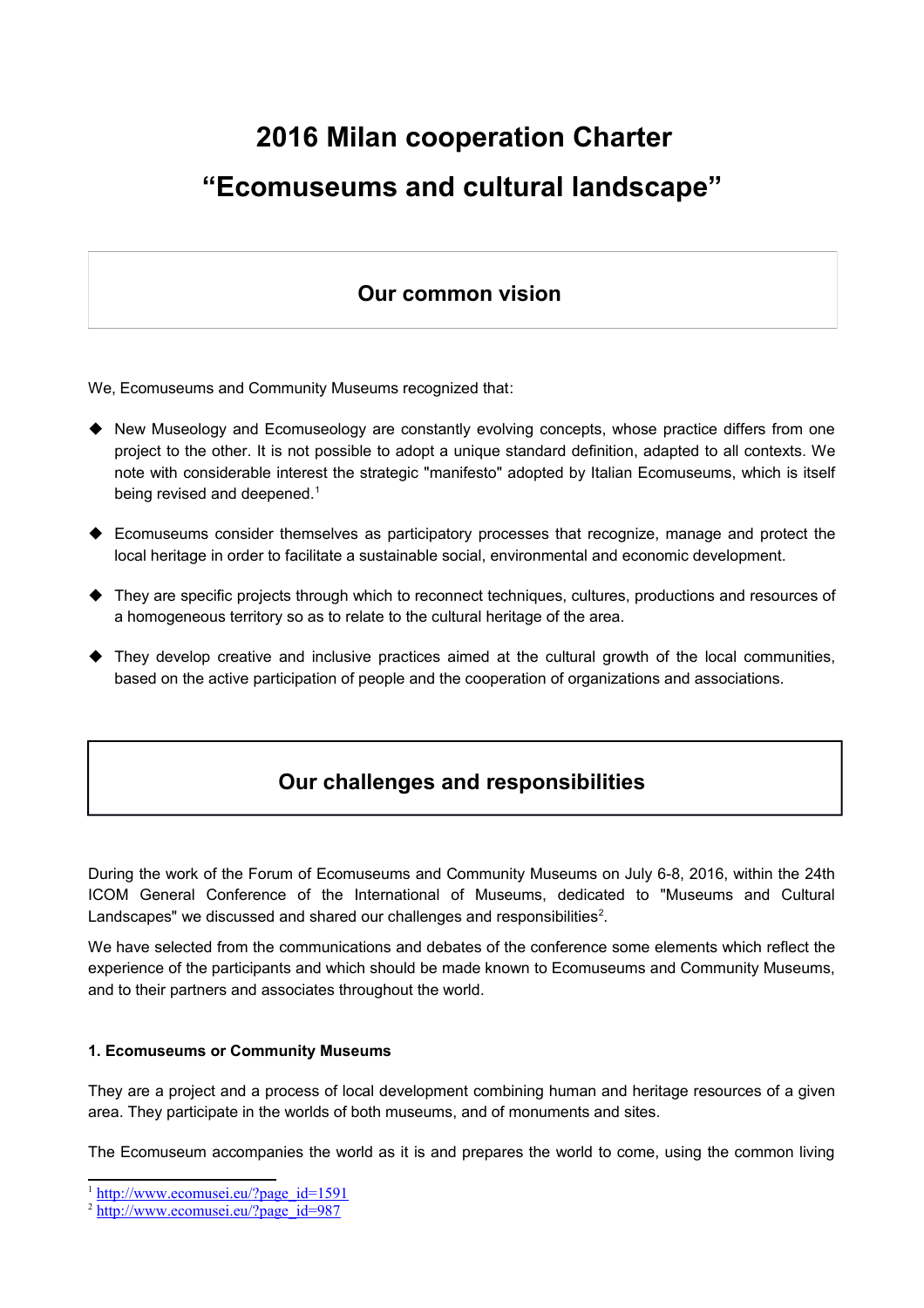heritage of the place, which it manages and enriches through material and intangible components.

The Ecomuseum is a network of local actors and collaborates with other public and private institutions, which work for the social, cultural and economic development, and for the wellbeing of the community.

Ecomuseology is a movement which encompasses all dimensions of society and development : geography, culture, sociology, education, ecology, planning, economy. It should be recognized as such, and it functions at all levels of political and administrative decision-making.

In many countries, unions, federations or networks of Ecomuseums or Community Museums exist, they work for the recognition of the movement, solidarity between members, the training of volunteers and professionals, and exchanges with other countries.

It has been found essential to undertake efforts, at regional, national and international levels, to establish training facilities, for professionals, volunteers and public authorities, aimed at a better management of the common heritage and cultural landscape, according to the values and principles of Ecomuseology.

It is also considered as particularly important for the recognition of the Ecomuseum movement, that efforts be made to develop an Ecomuseological literature, easily accessible internationally, based not only on academic research, but on reports, evaluations, histories realized by professionals and practitioners from the field. Practitioners themselves should document Ecomuseum and Community Museum practices. Comparative and critical surveys and studies should be made of the organizational (governance) structures adopted by Ecomuseums or Community Museums, and also of the actual impact made by these institutions on the wellbeing of the respective societies and their sustainable development.

#### 2. **Cultural landscape**

The territory and the heritage it contains form the landscape. This landscape, according to the definition of Article 1 of the European Convention of Landscape (Florence, 2000), is a cultural construction.

*"Landscape" means an area, as perceived by people, whose character is the result of the action and interaction of natural and/or human factors;* 

According to this definition, the community of the inhabitants and its members, old and new, are collectively and mutually responsible for the landscape, its protection, its transformation and its knowledge. The Ecomuseum is the best instrument for the mobilization and education of the population, and for a heritage/landscape watch/observation and the mediation with the visitors of the area, because it has the capacity to master all landscape components, whether natural or cultural, tangible or intangible.

In its area, the Ecomuseum cooperates with museums, monuments and sites, as well as with other actors of heritage protection. It brings to them its experience and know-how in the field of managing the living heritage and landscape of the territories. It may also take responsibility for a landscape observatory or a Local Agenda 21.

### **Our answer: the cooperation Charter**

From this common vision we take up these challenges and accept our responsibilities. We adopt this cooperation Charter as a significant step forward, from one programmatic stage to another pragmatic one, in order to direct actions of each of us toward shared objectives and to foster cooperation between the World of Ecomuseums and Community Museums.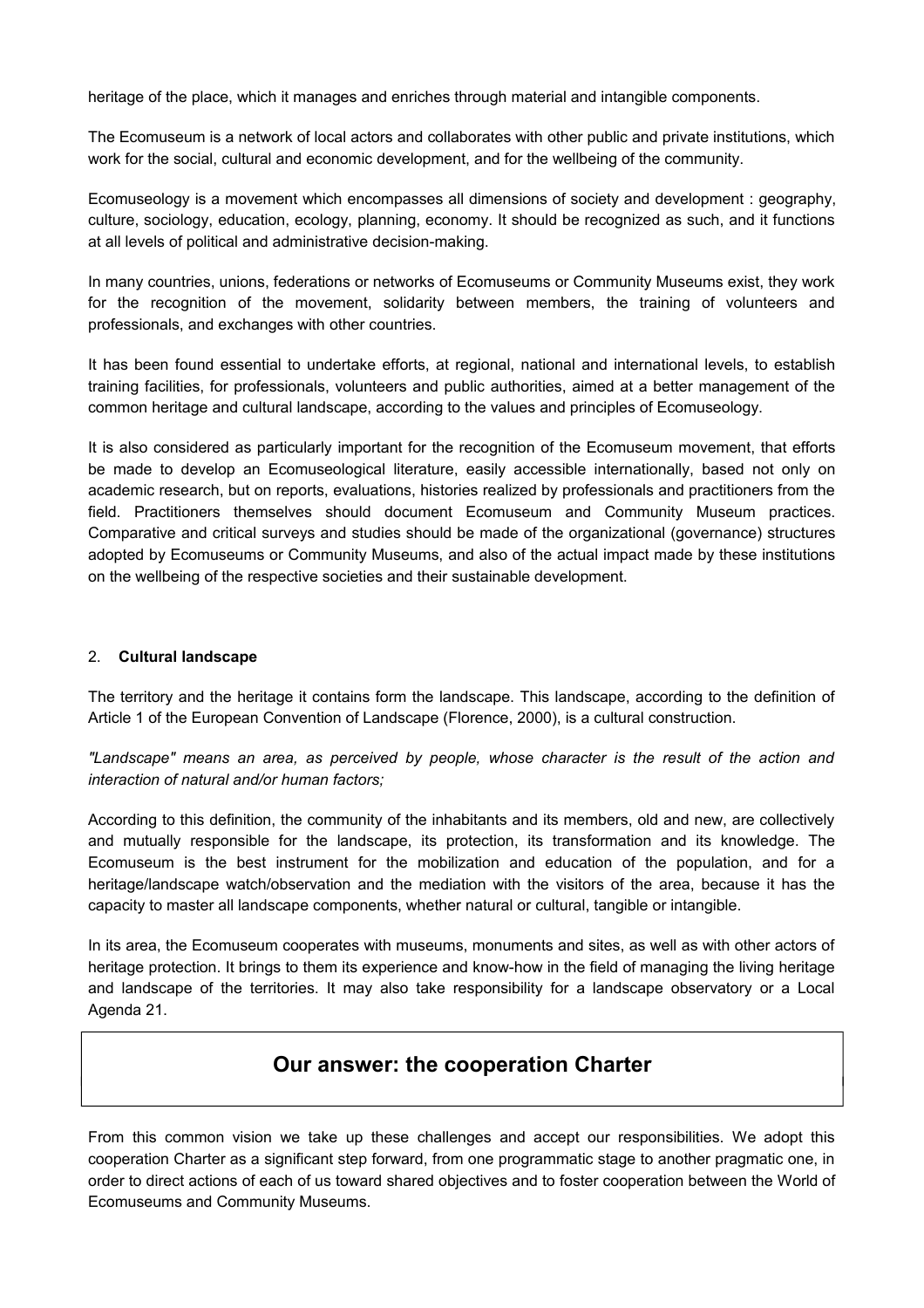- 1. The Forum has endorsed the Florence<sup>[3](#page-2-0)</sup> and Faro<sup>[4](#page-2-1)</sup> European conventions, as well as the ICOM Resolution on the Responsibility of Museums Towards Landscape approved by ICOM's General Assembly at the end of the 24<sup>th</sup> General Conference in Milan<sup>[5](#page-2-2)</sup>, the ICOM Carta di Siena<sup>[6](#page-2-3)</sup> and the ICOMOS Quebec Declaration<sup>[7](#page-2-4)</sup>.
- 2. We consider ourselves capable of being an interface between the world of museums (ICOM) and the world of monuments and sites (ICOMOS). We will work to be associated to the activities of these two organizations and their specialized structures, because of our expertise in the field of participatory management of living heritage and landscape at local level.
- 3. We will work to maintain close relations with the relevant International Committees of ICOM (ICOFOM, ICME), with the International Scientific Committee on Cultural Landscapes (ISCCL) of ICOMOS, and with the international and national NGOs pertaining to the fields of anthropology and Responsible or Sustainable Tourism.
- 4. We will work to establish an International Platform, virtual and interactive, for exchanges and experience sharing. Such a platform should connect all national Ecomuseum and Community Museum networks, existing or to be established and all the Ecomuseums and should be extended to other heritage and landscape NGOs. It should produce a multilingual documentary and bibliographic pool of resources on ecomuseology and its best practices.
- 5. We will work to create a permanent international Working Group to keep watch and make proposals on the theme territory-heritage-landscape.
- 6. We adopt the cooperation Charter as a "work in progress" resource from which we will select priorities appropriate to the time, situations and needs, which also take into account the global impact of our activities in compliance with powers, and one another's role. We will continue the participatory process to identify specific targets, resources and time frames to monitor progress towards achieving them.
- 7. We think that bilateral, multilateral or regional (regional being understood as covering whole regions of the world) cooperation projects announced or devised during the Ecomuseums and Community Museums Forum are the best medium to strengthen the unity of the Ecomuseum movement, to ensure its visibility and to raise comprehension and collaboration between Ecomuseums and Community Museums.
- 8. We are committed to energising our projects through increased cooperation.
- 9. We will follow some projects to be encouraged and to be realized with stakeholders, taking the opportunities of notices and the financial instruments available.

<span id="page-2-0"></span><sup>&</sup>lt;sup>3</sup><https://rm.coe.int/CoERMPublicCommonSearchServices/DisplayDCTMContent?documentId=0900001680080621>

<span id="page-2-1"></span><sup>4</sup> <https://rm.coe.int/CoERMPublicCommonSearchServices/DisplayDCTMContent?documentId=0900001680083746>

<span id="page-2-2"></span><sup>&</sup>lt;sup>5</sup> [http://icom.museum/the-governance/general-assembly/resolutions-adopted-by-icoms-general-assemblies-1946-to](http://icom.museum/the-governance/general-assembly/resolutions-adopted-by-icoms-general-assemblies-1946-to-date/milan-2016/)[date/milan-2016/](http://icom.museum/the-governance/general-assembly/resolutions-adopted-by-icoms-general-assemblies-1946-to-date/milan-2016/)

<span id="page-2-3"></span><sup>&</sup>lt;sup>6</sup> [http://icom.museum/uploads/media/Carta\\_di\\_Siena\\_EN\\_final.pdf](http://icom.museum/uploads/media/Carta_di_Siena_EN_final.pdf)

<span id="page-2-4"></span><sup>&</sup>lt;sup>7</sup> <http://whc.unesco.org/uploads/activities/documents/activity-646-2.pdf>